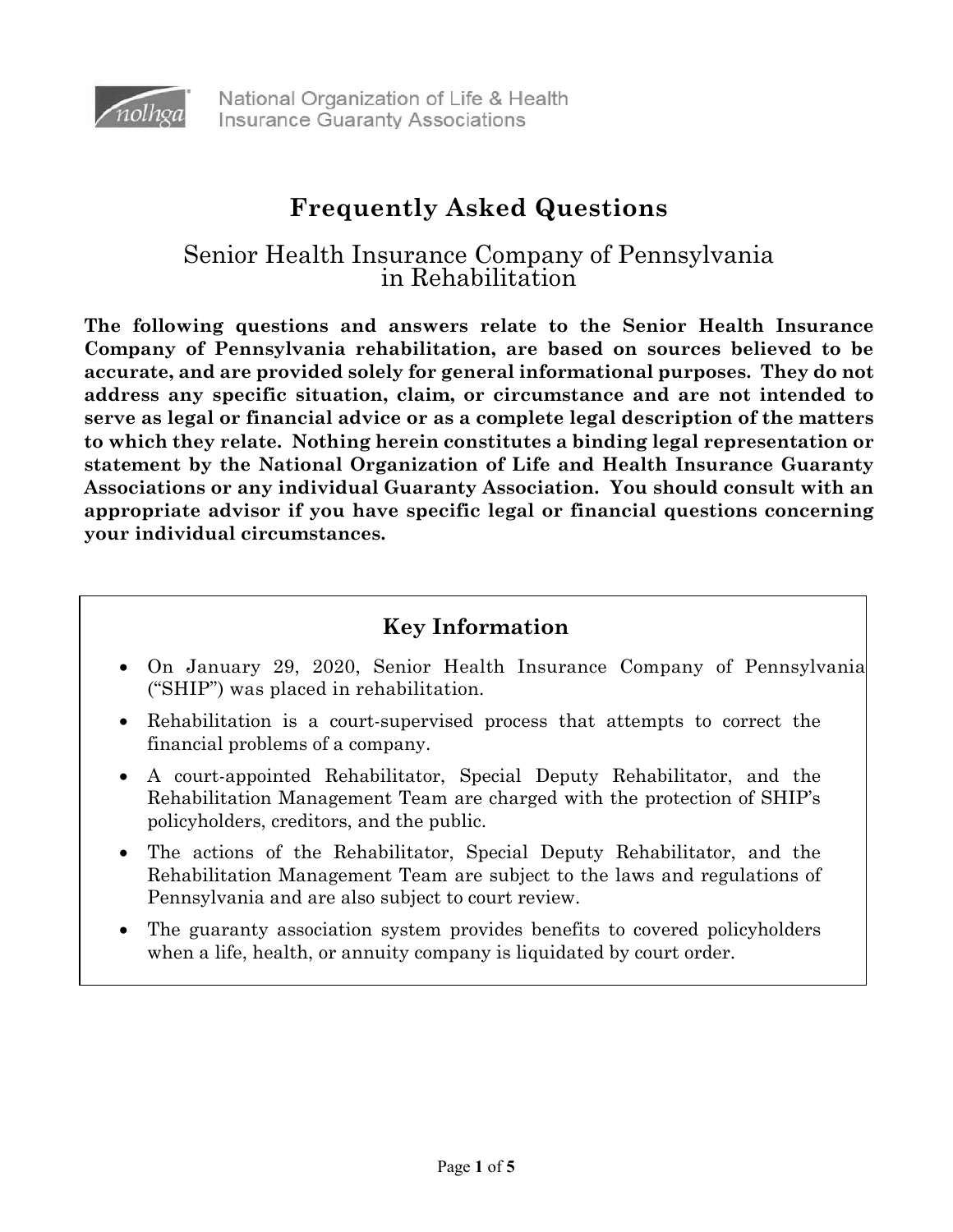## **General Information About this Document**

### **1. Why was this document created?**

These Frequently Asked Questions were prepared by the National Organization of Life and Health Insurance Guaranty Associations ("NOLHGA") and representatives of the guaranty associations of states in which SHIP is or was licensed to issue insurance policies. They are an attempt to answer common questions that policyholders may have about the rehabilitation of SHIP, their ongoing insurance coverage, and the guaranty association system.

## **Rehabilitation Court Proceedings**

## **2. What is the current status of SHIP?**

On January 29, 2020, SHIP was placed in rehabilitation by order of the Commonwealth Court of Pennsylvania ("Court"). Rehabilitation is a court-supervised process that attempts to correct the financial problems of a company. The Court appointed Pennsylvania Insurance Commissioner Jessica K. Altman as Rehabilitator and Patrick H. Cantilo as Special Deputy Rehabilitator ("SDR"). The Rehabilitator and SDR are working with the Rehabilitation Management Team ("RMT"), which is comprised of the Rehabilitator, the SDR, the Chief Rehabilitation Officer Bob Robinson, Deputy Insurance Commissioner Laura Lyon Slaymaker, and the Office of Liquidations, Rehabilitations and Special Funds ("OLRSF"), to protect policyholders, creditors, and the public.

## **3. Why was SHIP ordered into rehabilitation?**

On March 1, 2019, SHIP filed its annual statutory financial statement with the Pennsylvania Insurance Department ("Department"). This statement projected that SHIP would need an additional \$466 million to meet all of its obligations. Additionally, SHIP's most recent riskbased capital ("RBC") report shows its total adjusted capital is substantially below the RBC level that requires mandatory control by the Department. Based on the request by and consent of SHIP's board of directors and the trustees of the Senior Health Care Oversight Trust (which was created to assist in the oversight of SHIP's business), the Court placed SHIP in rehabilitation and required the Department to take control of SHIP for the protection of policyholders and creditors. The Court also ordered the Rehabilitator to look at options to fix the financial deficit.

#### **4. What will happen to my insurance policy now that SHIP is in rehabilitation?**

Right now, all policies remain as they were before SHIP was placed in rehabilitation. Policyholders who wish to continue their coverage with SHIP should continue to pay any premiums due under their policies with SHIP and in the same way as these premiums were paid before the rehabilitation order. If you do not pay your premiums, your policy may be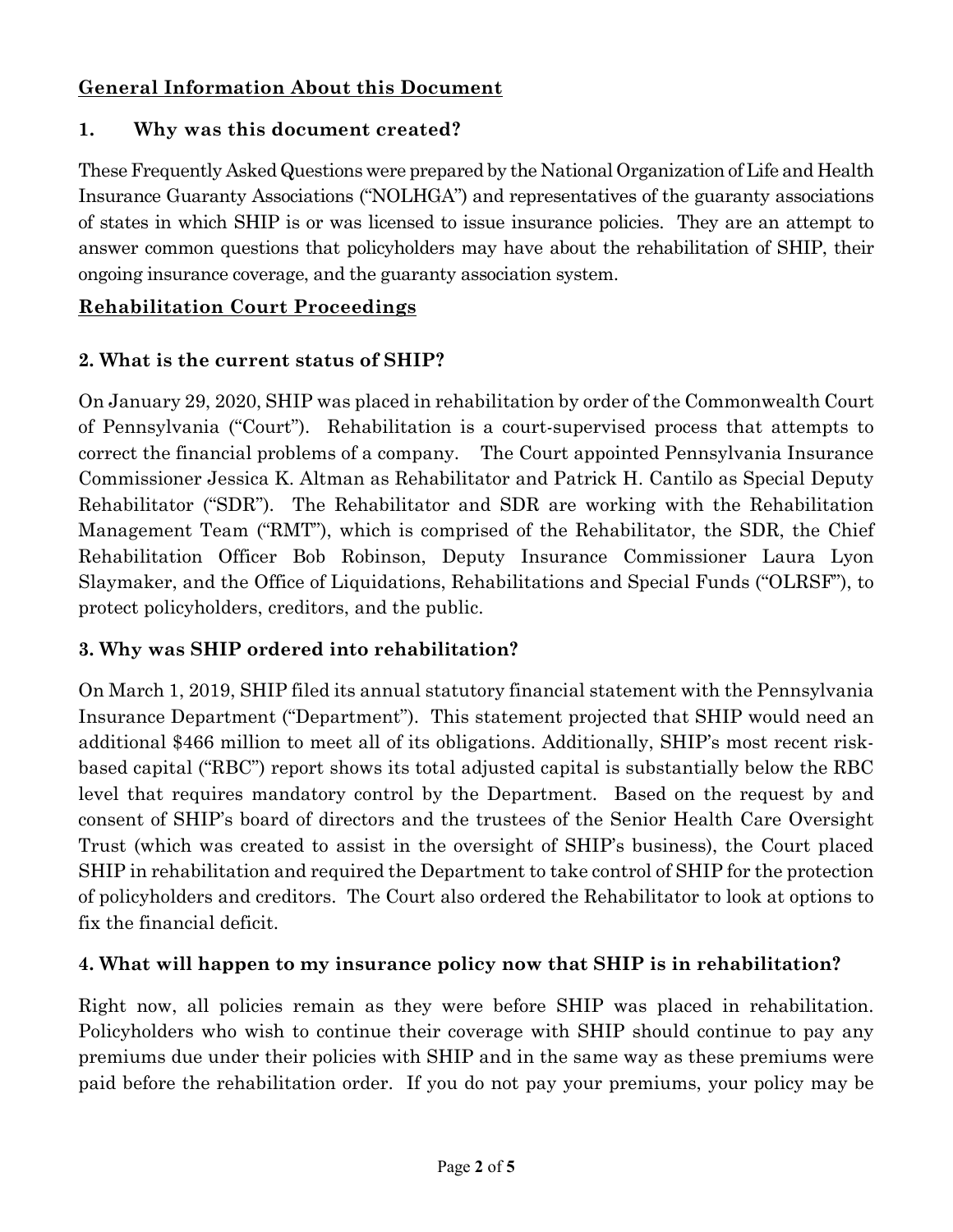cancelled. If you have questions about paying your premium, please review the SHIP website – [www.shipltc.com](http://www.shipltc.com/) – or call SHIP Customer Service at 877.450.5824.

The Rehabilitator will continue to communicate with policyholders during rehabilitation, and you should carefully review any and all communications you receive from the Rehabilitator, so you know and understand your rights during rehabilitation.

## **Information on Premiums, Claims, and Benefits**

#### **5. Should I keep paying my premiums?**

Failure to pay any policy premiums due in full and on time may cause your policy to terminate and could cause you to lose your benefits. If you have questions about paying your premium, please review the SHIP website – [www.shipltc.com](http://www.shipltc.com/) – or call SHIP Customer Service at 877.450.5824.

#### **6. Does SHIP's rehabilitation impact policy coverage?**

At this time, we understand that SHIP will continue to provide the benefits to which a policyholder is entitled under the policyholder's policy. All ongoing or new claims should be reported to SHIP in accordance with its established procedures. The Rehabilitator will continue to communicate with policyholders during rehabilitation, and you should carefully review any and all communications you receive from the Rehabilitator, so you know and understand your rights during rehabilitation.

#### **7. How does the COVID-19 Pandemic impact SHIP's rehabilitation?**

For information on special considerations that may arise due to the COVID-19 pandemic, please contact SHIP Customer Service at 877.450.5824.

#### **Life and Health Insurance Guaranty Associations**

#### **8. What is a life and health insurance guaranty association?**

Every state (including the District of Columbia and Puerto Rico) has a life and health insurance guaranty association to protect its resident state policyholders. The guaranty association provides continuing benefits under covered policies, in accordance with state law, when a life or health insurance company goes out of business through a liquidation order issued by a court.

All insurance companies (with limited exceptions) licensed to write life and health insurance or annuities in a state must be members of the state's life and health insurance guaranty association ("member company"). If a member company becomes insolvent and is ordered liquidated, the guaranty associations continue coverage and pay claims under the member company's covered policies in accordance with state laws.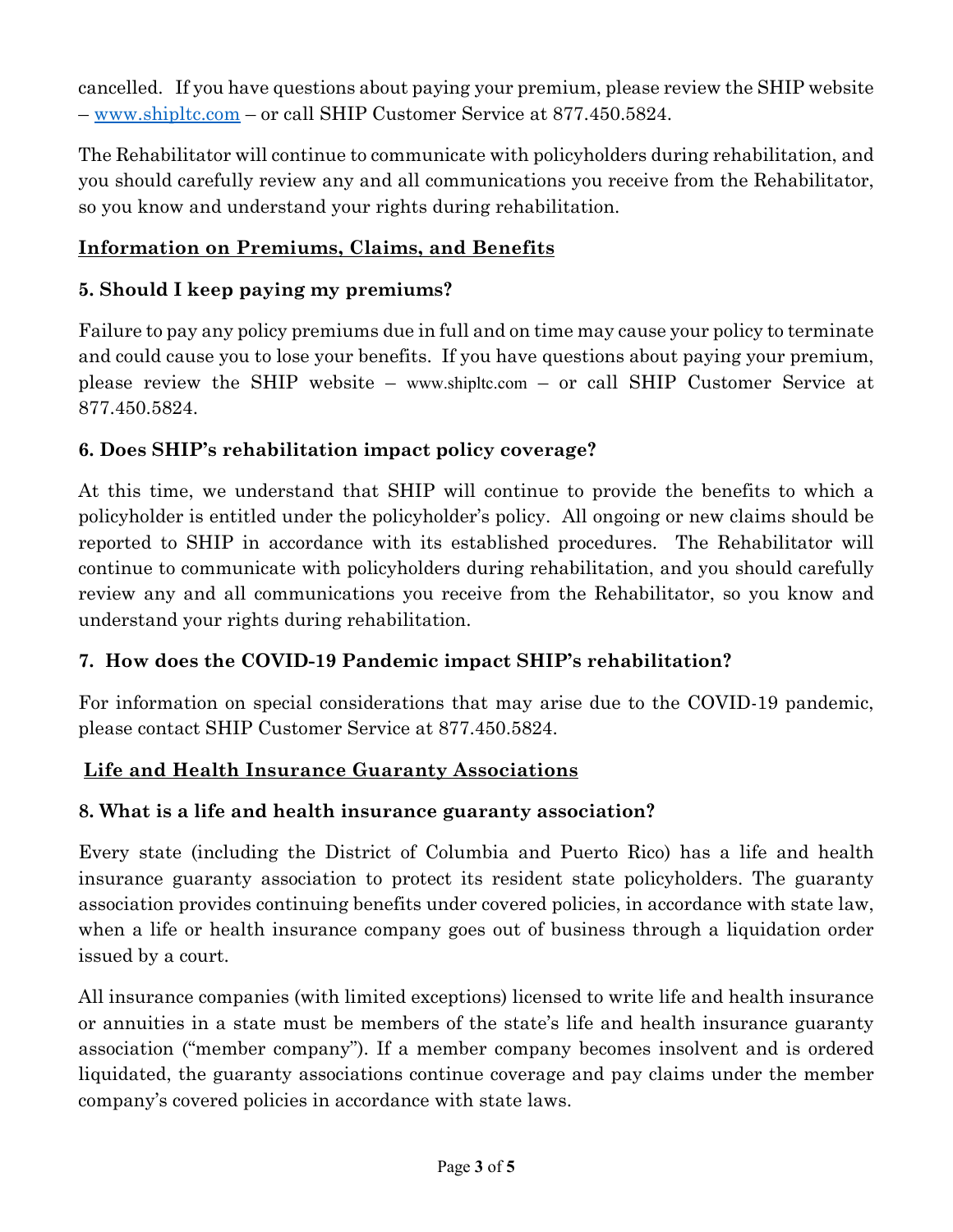## **9. What is the National Organization of Life and Health Insurance Guaranty Associations (NOLHGA)?**

NOLHGA is a voluntary association made up of the life and health insurance guaranty associations of all 50 states and the District of Columbia. NOLHGA assembles a task force of guaranty association officials when a life or health insurer which has written business in multiple states is placed in rehabilitation or liquidation. This task force analyzes the companies' policies, ensures that covered claims are paid when guaranty associations are triggered, and pursues opportunities for covered policies to be transferred to a healthy insurer (when possible) in the event of the issuing insurer's liquidation.

Since its creation in 1983, NOLHGA has assisted its member guaranty associations in providing more than \$25.6 billion in coverage benefits for policyholders and annuitants of insolvent member companies. In that time, the guaranty associations have provided protection for more than 2.6 million policyholders and worked on more than 100 multi-state insolvencies.

#### **10. When do guaranty associations provide coverage?**

Guaranty associations typically provide coverage when the court issues a liquidation order due to insolvency. At this time, the guaranty associations are not triggered because SHIP is in rehabilitation, not liquidation.

#### **11. Which guaranty association will protect me if SHIP is placed in liquidation? Does it matter where I live?**

Yes, it does matter. Even if your policy was purchased in another state, the guaranty association protection generally will be provided by the guaranty association in your state of residence at the time of liquidation. This is subject to some state law exceptions and exclusions.

#### **12. Are guaranty association laws the same in all states?**

Most state guaranty association laws are based on a Model Act of the National Association of Insurance Commissioners (NAIC). However, these laws can vary from state to state.